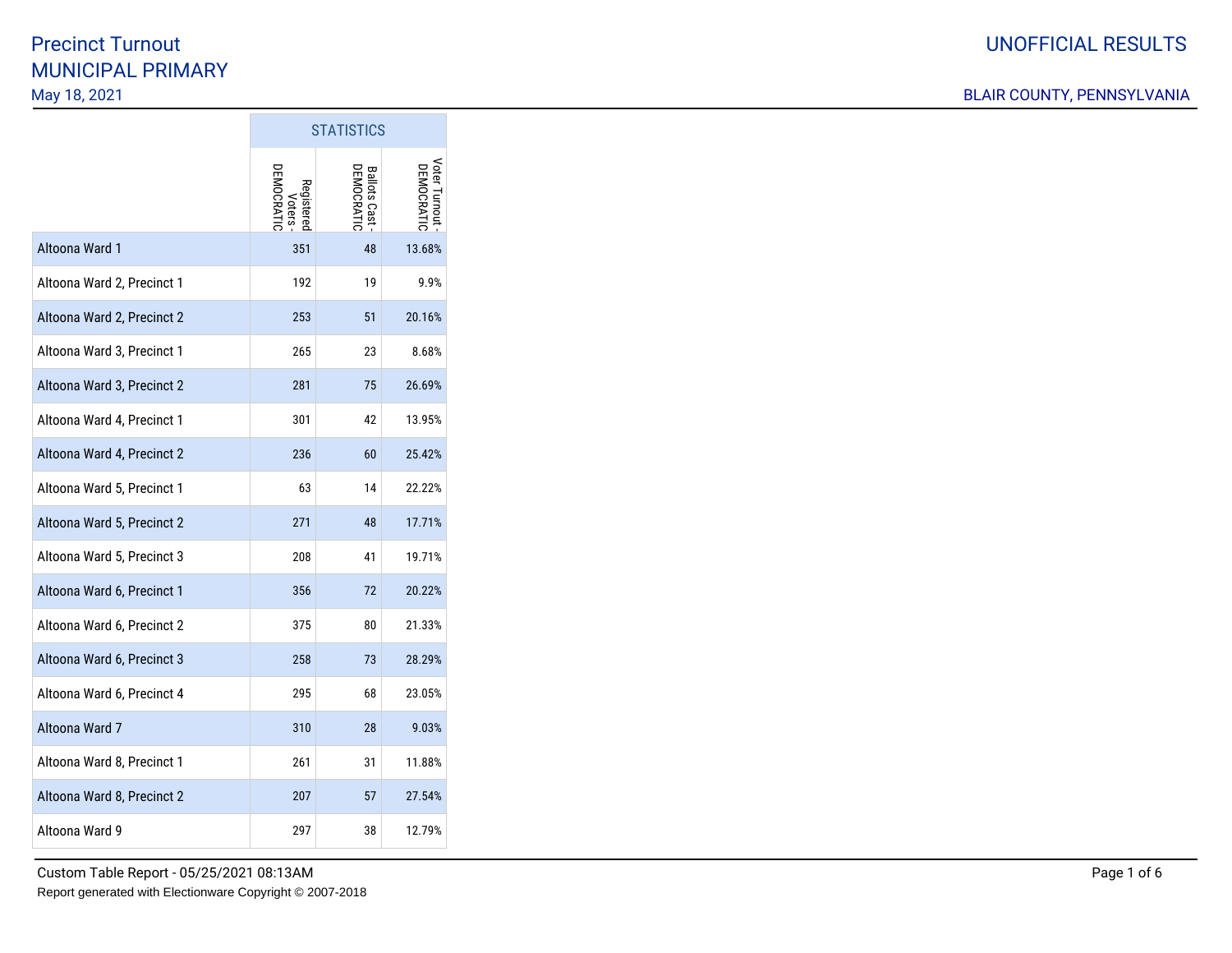#### BLAIR COUNTY, PENNSYLVANIA

|                                | ט והווטוועט                       |                                   |                             |
|--------------------------------|-----------------------------------|-----------------------------------|-----------------------------|
|                                | Voters<br>DEMOCRATIC<br>Registere | <b>Ballots Cast</b><br>DEMOCRATIC | Voter Turnout<br>DEMOCRATI( |
| Altoona Ward 10, Precinct 1    | 427                               | 73                                | 17.1%                       |
| Altoona Ward 10, Precinct 2    | 339                               | 97                                | 28.61%                      |
| Altoona Ward 11, Precinct 1    | 422                               | 101                               | 23.93%                      |
| Altoona Ward 11, Precinct 2    | 360                               | 110                               | 30.56%                      |
| Altoona Ward 12, Precinct 1    | 270                               | 48                                | 17.78%                      |
| Altoona Ward 12, Precinct 2    | 156                               | 38                                | 24.36%                      |
| Altoona Ward 12, Precinct 3    | 152                               | 43                                | 28.29%                      |
| Altoona Ward 12, Precinct 4    | 208                               | 63                                | 30.29%                      |
| Altoona Ward 13, Precinct 1    | 325                               | 83                                | 25.54%                      |
| Altoona Ward 13, Precinct 2    | 246                               | 55                                | 22.36%                      |
| Altoona Ward 13, Precinct 3    | 230                               | 68                                | 29.57%                      |
| Altoona Ward 13, Precinct 4    | 219                               | 58                                | 26.48%                      |
| Altoona Ward 14, Precinct 1    | 336                               | 105                               | 31.25%                      |
| Altoona Ward 14, Precinct 2    | 354                               | 120                               | 33.9%                       |
| Altoona Ward 14, Precinct 3    | 344                               | 111                               | 32.27%                      |
| Allegheny Township, District 1 | 401                               | 136                               | 33.92%                      |
| Allegheny Township, District 2 | 420                               | 102                               | 24.29%                      |
| Allegheny Township, District 3 | 84                                | 25                                | 29.76%                      |

**STATISTICS**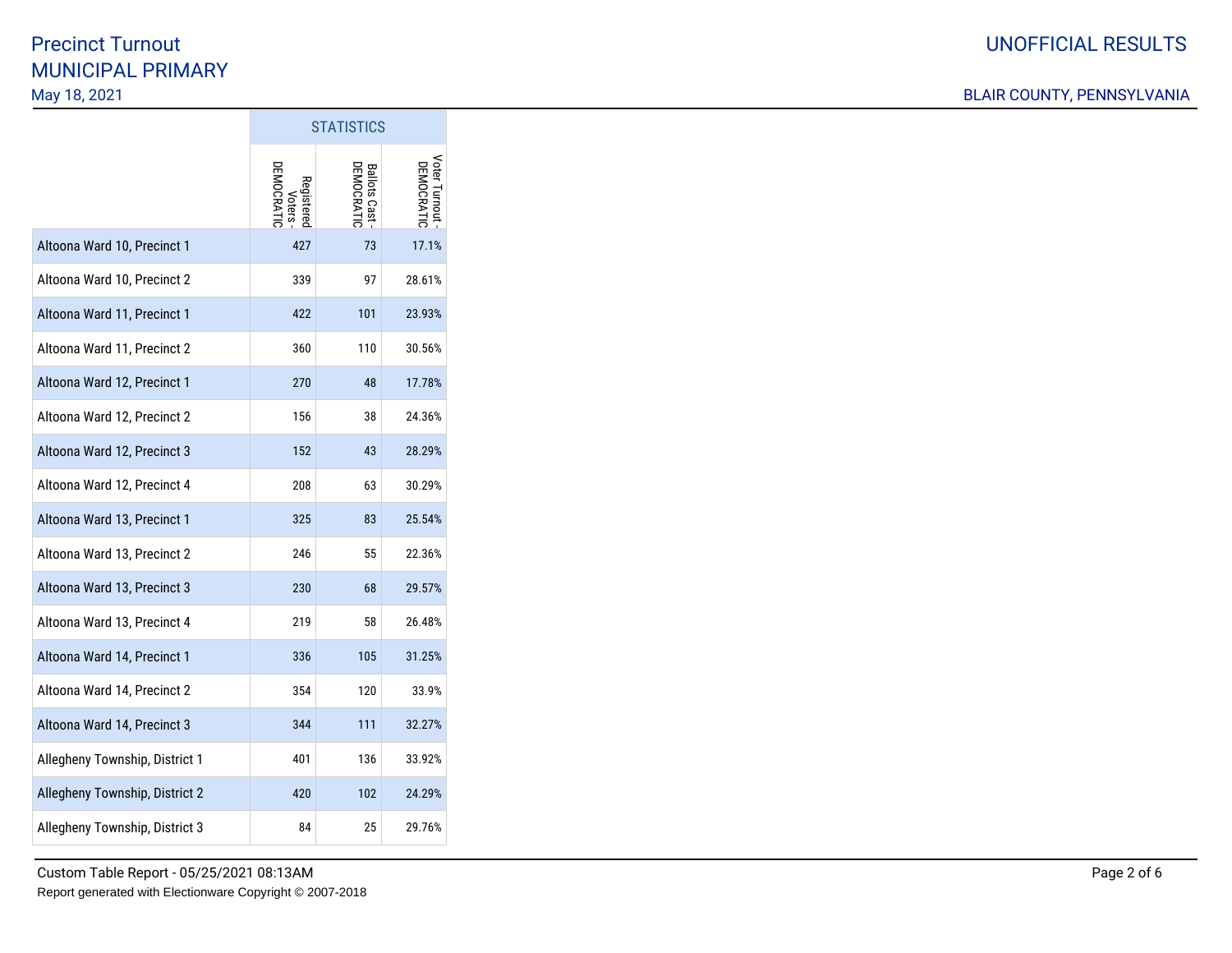#### BLAIR COUNTY, PENNSYLVANIA

|                                   | <b>STATISTICS</b>                       |                                      |                            |
|-----------------------------------|-----------------------------------------|--------------------------------------|----------------------------|
|                                   | <b>JEMOCRATI</b><br>Registere<br>Voters | <b>Ballots Cast -<br/>DEMOCRATIC</b> | Voter Turnout<br>DEMOCRATI |
| Allegheny Township, District 4    | 177                                     | 48                                   | 27.12%                     |
| Antis Township, District 1        | 367                                     | 78                                   | 21.25%                     |
| Antis Township, District 2        | 293                                     | 84                                   | 28.67%                     |
| Antis Township, District 3        | 325                                     | 97                                   | 29.85%                     |
| <b>Bellwood Borough</b>           | 244                                     | 55                                   | 22.54%                     |
| <b>Blair Township, District 1</b> | 282                                     | 118                                  | 41.84%                     |
| <b>Blair Township, District 2</b> | 331                                     | 121                                  | 36.56%                     |
| <b>Blair Township, District 3</b> | 209                                     | 44                                   | 21.05%                     |
| <b>Catharine Township</b>         | 76                                      | 21                                   | 27.63%                     |
| Duncansville Borough              | 209                                     | 57                                   | 27.27%                     |
| Frankstown Twp, District 1        | 212                                     | 74                                   | 34.91%                     |
| Frankstown Twp, District 2        | 283                                     | 87                                   | 30.74%                     |
| Frankstown Twp, District 3        | 237                                     | 84                                   | 35.44%                     |
| Frankstown Twp, District 4        | 256                                     | 73                                   | 28.52%                     |
| Frankstown Twp, District 5        | 297                                     | 92                                   | 30.98%                     |
| Freedom Twp, District 1           | 134                                     | 40                                   | 29.85%                     |
| Freedom Twp, District 2           | 233                                     | 47                                   | 20.17%                     |
| Greenfield Twp, District 1        | 190                                     | 39                                   | 20.53%                     |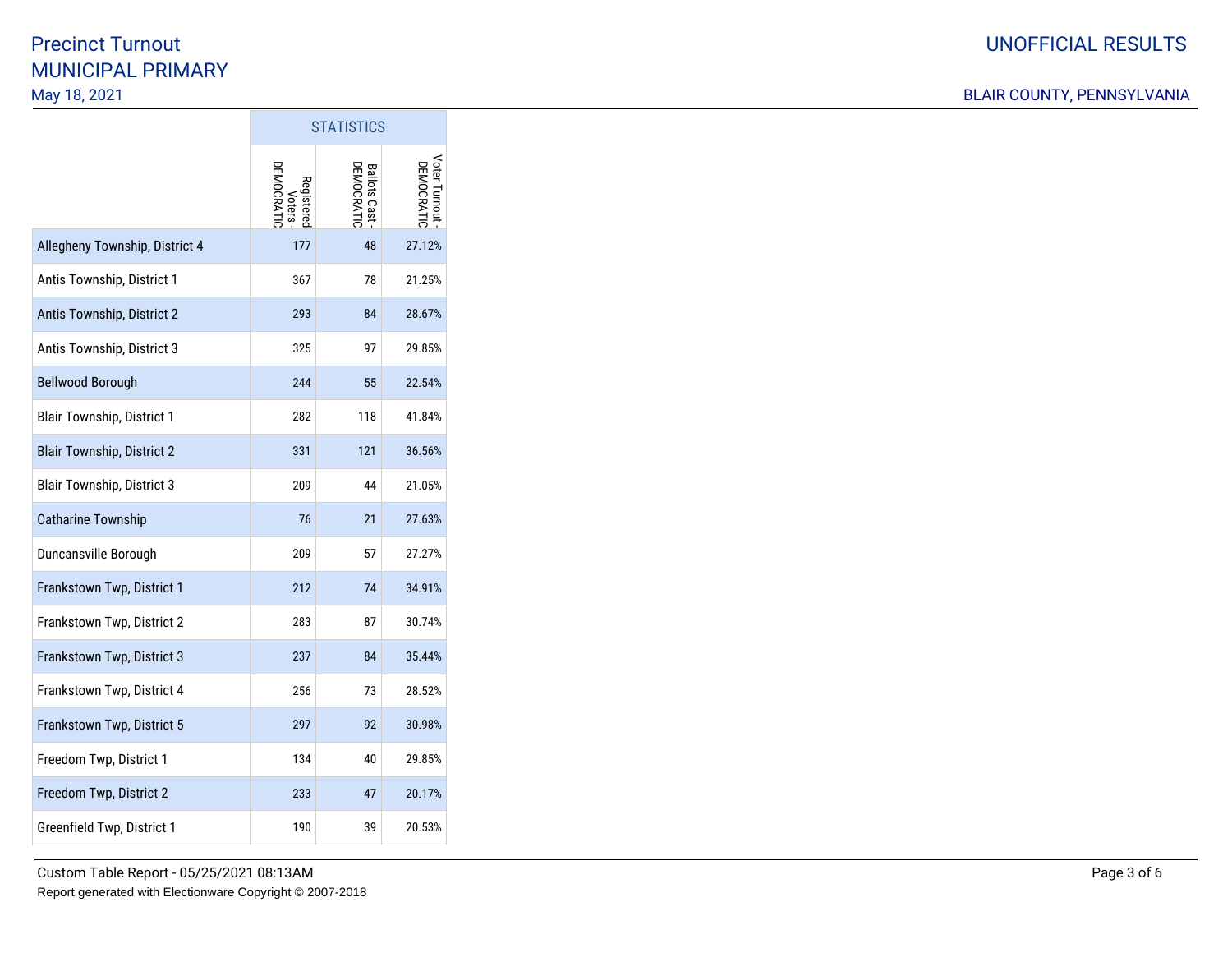#### BLAIR COUNTY, PENNSYLVANIA

|                            | <b>STATISTICS</b>                 |                                   |                            |
|----------------------------|-----------------------------------|-----------------------------------|----------------------------|
|                            | Voters<br>DEMOCRATIC<br>Registere | <b>Ballots Cast</b><br>DEMOCRATIC | Voter Turnout<br>DEMOCRATI |
| Greenfield Twp, District 2 | 21                                | 6                                 | 28.57%                     |
| Greenfield Twp, District 3 | 234                               | 70                                | 29.91%                     |
| Hollidaysburg Boro, Ward 1 | 127                               | 30                                | 23.62%                     |
| Hollidaysburg Boro, Ward 2 | 197                               | 64                                | 32.49%                     |
| Hollidaysburg Boro, Ward 3 | 174                               | 45                                | 25.86%                     |
| Hollidaysburg Boro, Ward 4 | 197                               | 79                                | 40.1%                      |
| Hollidaysburg Boro, Ward 5 | 145                               | 52                                | 35.86%                     |
| Hollidaysburg Boro, Ward 6 | 172                               | 43                                | 25%                        |
| Hollidaysburg Boro, Ward 7 | 123                               | 44                                | 35.77%                     |
| <b>Huston Township</b>     | 86                                | 28                                | 32.56%                     |
| Juniata Township           | 95                                | 30                                | 31.58%                     |
| Logan Twp, District 1      | 374                               | 104                               | 27.81%                     |
| Logan Twp, District 2      | 436                               | 117                               | 26.83%                     |
| Logan Twp, District 3      | 204                               | 57                                | 27.94%                     |
| Logan Twp, District 4      | 279                               | 81                                | 29.03%                     |
| Logan Twp, District 5      | 285                               | 94                                | 32.98%                     |
| Logan Twp, Distict 6       | 481                               | 108                               | 22.45%                     |
| Logan Twp, District 7      | 150                               | 41                                | 27.33%                     |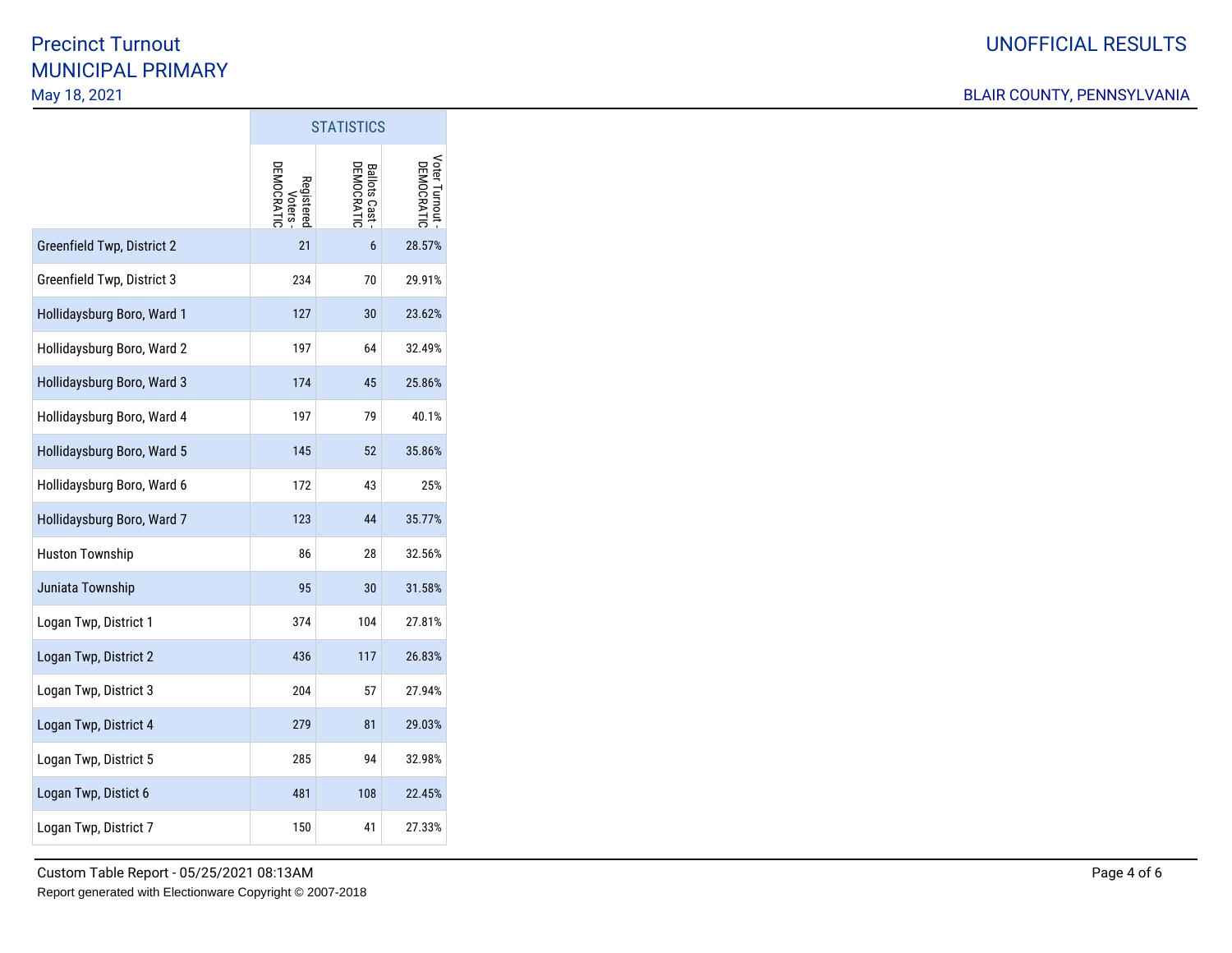#### BLAIR COUNTY, PENNSYLVANIA

|                              | טטווטווחוט                         |                              |                             |
|------------------------------|------------------------------------|------------------------------|-----------------------------|
|                              | Voters<br>DEMOCRATIC<br>Registerec | Ballots Cast -<br>DEMOCRATIC | Voter Turnout<br>DEMOCRATIC |
| Martinsburg Boro, District 1 | 94                                 | 30                           | 31.91%                      |
| Martinsburg Boro, District 2 | 124                                | 24                           | 19.35%                      |
| Newry Borough                | 34                                 | 15                           | 44.12%                      |
| North Woodbury Township      | 246                                | 67                           | 27.24%                      |
| Roaring Spring Boro 1        | 57                                 | 11                           | 19.3%                       |
| Roaring Spring Boro 2        | 136                                | 36                           | 26.47%                      |
| Roaring Spring Boro 3        | 123                                | 43                           | 34.96%                      |
| Snyder Twp, District 1       | 188                                | 41                           | 21.81%                      |
| Snyder Twp, District 2       | 250                                | 61                           | 24.4%                       |
| <b>Taylor Twp</b>            | 276                                | 68                           | 24.64%                      |
| Tyrone Boro, Ward 1          | 138                                | 34                           | 24.64%                      |
| Tyrone Boro, Ward 2          | 105                                | 24                           | 22.86%                      |
| Tyrone Boro, Ward 3          | 133                                | 27                           | 20.3%                       |
| Tyrone Boro, Ward 4          | 62                                 | 12                           | 19.35%                      |
| Tyrone Boro, Ward 5          | 83                                 | 25                           | 30.12%                      |
| Tyrone Boro, Ward 6          | 137                                | 50                           | 36.5%                       |
| Tyrone Boro, Ward 7          | 128                                | 34                           | 26.56%                      |
| Tyrone Twp, District 1       | 87                                 | 28                           | 32.18%                      |

**STATISTICS**